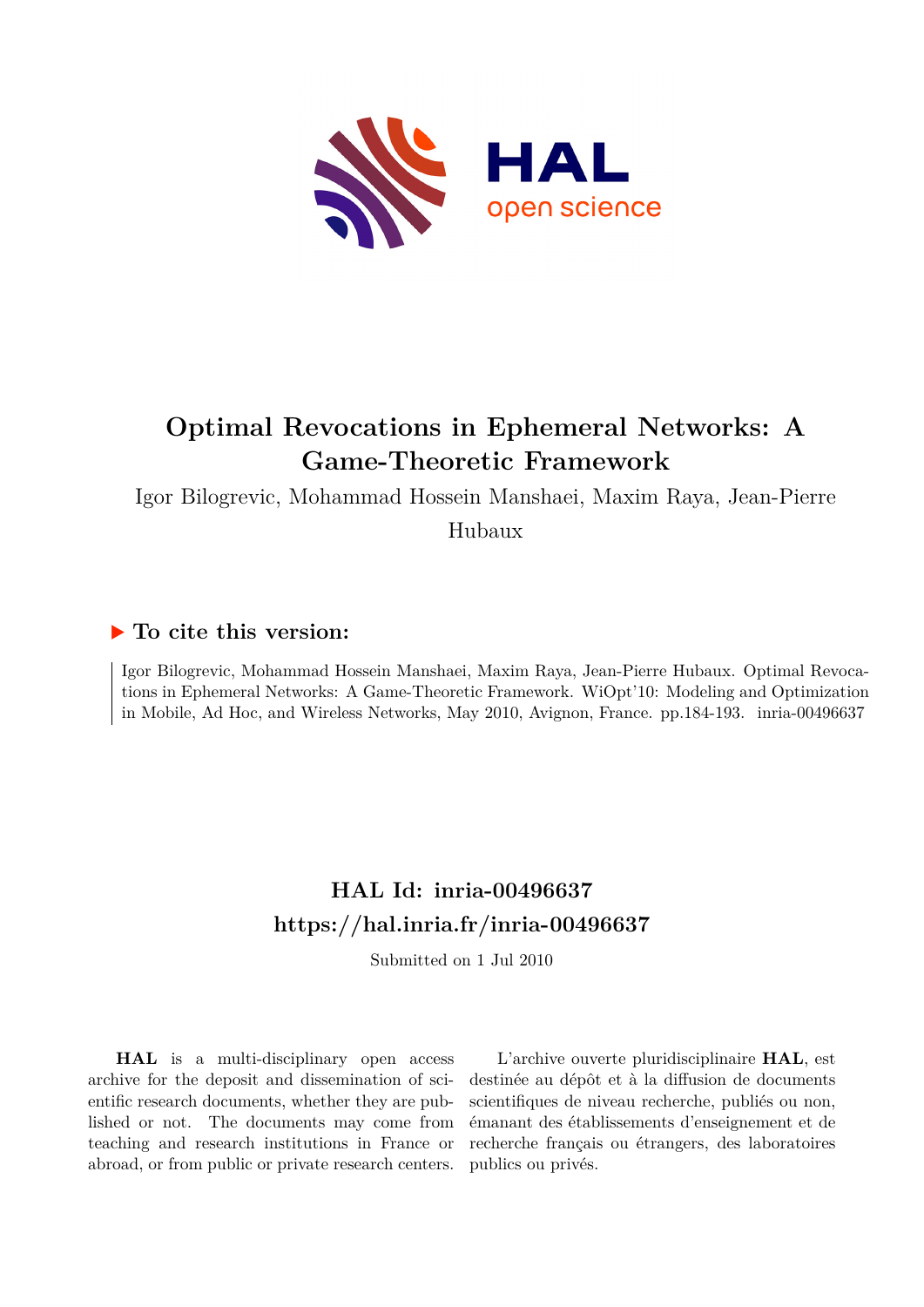# Optimal Revocations in Ephemeral Networks: A Game-Theoretic Framework

Igor Bilogrevic, Mohammad Hossein Manshaei, Maxim Raya and Jean-Pierre Hubaux

Laboratory for computer Communications and Applications (LCA1), EPFL, Lausanne, Switzerland

Email: {igor.bilogrevic, hossein.manshaei, maxim.raya, jean-pierre.hubaux}@epfl.ch

*Abstract*—Revocation of public-key certificates is an important security primitive. In this paper, we design a fully distributed local certificate revocation scheme for *ephemeral* networks - a class of extremely volatile wireless networks with short-duration and short-range communications - based on a game-theoretic approach. First, by providing incentives, we can guarantee the successful revocation of the malicious nodes even if they collude. Second, thanks to the records of past behavior, we dynamically adapt the parameters to nodes' reputations and establish the optimal Nash equilibrium (NE) on-the-fly, minimizing the social cost of the revocation. Third, based on the analytical results, we define a unique optimal NE selection protocol and evaluate its performance through simulations. We show that our scheme is effective in quickly and efficiently removing malicious devices from the network.

*Index Terms*—Game Theory, Wireless Security, Ephemeral Networks, Social Optimum

#### I. INTRODUCTION

The emerging availability of wireless devices able to communicate directly with other peers is opening new ways for people to interact and exchange information ([1], [2], [3]). The absence of a centrally-managed infrastructure, however, makes it harder to cope with misbehavior. In the literature, a considerable effort is being devoted to the analysis of security mechanisms performed by self-interested agents [4]. In particular, the revocation of compromised public-key certificates is a very important primitive for environments where authentication is required.

In ephemeral networks, the short-lived and heterogeneous contacts among nodes (potentially unbeknownst to each other) make it imperative to address the revocation issue in a distributed and efficient way. One step in this direction has been taken by Raya *et al.* [5] through their game-theoretic local certificate revocation protocol RevoGame. Their model, however, has some limitations. First, it is often difficult to obtain correct estimates of crucial parameters very frequently and thus the outcome of the revocation could be unpredictable. Second, the dynamic kind of games used by their model assumes that each node can observe the actions of the others before taking its own decision, which is not always be feasible in ephemeral environments. For example, the duration of the related public-key operations, such as signature verification and generation, might take an excessive amount of time.

In this paper, we design a substantially improved and extended local certificate revocation framework for ephemeral networks. With respect to [5], our contribution is fourfold. First of all, we consider revocations in which nodes take actions simultaneously, i.e. they do not know others' decisions before taking their own, as it might take too much time in practice and the nodes might have already lost contact. Second, we provide incentives that stimulate participation and guarantee a successful revocation of malicious nodes even when they collude or when the parameter estimations are difficult. Third, by considering the past behavior of devices as their reputation, we are able to allow for personalized and dynamic costs that depend on the behavior of each node in past games. Fourth, as each device could potentially have a different reputation, we design a fully distributed on-the-fly NE selection protocol that establishes, if more than one NE exist, the best course of action for each player with the least social cost. Simulation results finally show that our analytical framework is effective in removing the misbehaving nodes' certificates through the socially optimal NE of the revocation game.

The paper is organized as follows. After discussing the related work in Section II, we present our system model in Section III. We describe the revocation process in Section IV and we perform the game theoretic analysis in Section V. We devote Section VI to the design of the socially optimal Nash equilibrium selection protocols and we evaluate their performance through simulations in Section VII. We conclude the paper in Section VIII.

#### II. RELATED WORK

Li *et al.* [6] propose a key management model based on a *web of trust*, where nodes sign each other's certificates without any trusted third party. Revocation is performed by a single node that broadcasts the revocation request to all twohop neighbors, who then add the accused node's certificate to their blacklists. However, the communication overhead related to blacklist exchange and the trust assumptions derived from indirect chains of certificates could lead to security compromises when dealing with nodes without previous firsthand knowledge. A "virtual" CA is envisaged by Luo *et al.* [7], where no single node is trusted to issue certificates on its own, but any k trusted nodes together are allowed to issue and revoke certificates. Assuming a system-wide fixed value for k, new nodes wishing to enter the network are forced to migrate in places where at least  $k$  already trusted devices are willing to sign the public/private key pair of the newcomer.

Chinni *et al.* [8] propose a hierarchical trust model where a trusted third party (CA) is responsible for the generation of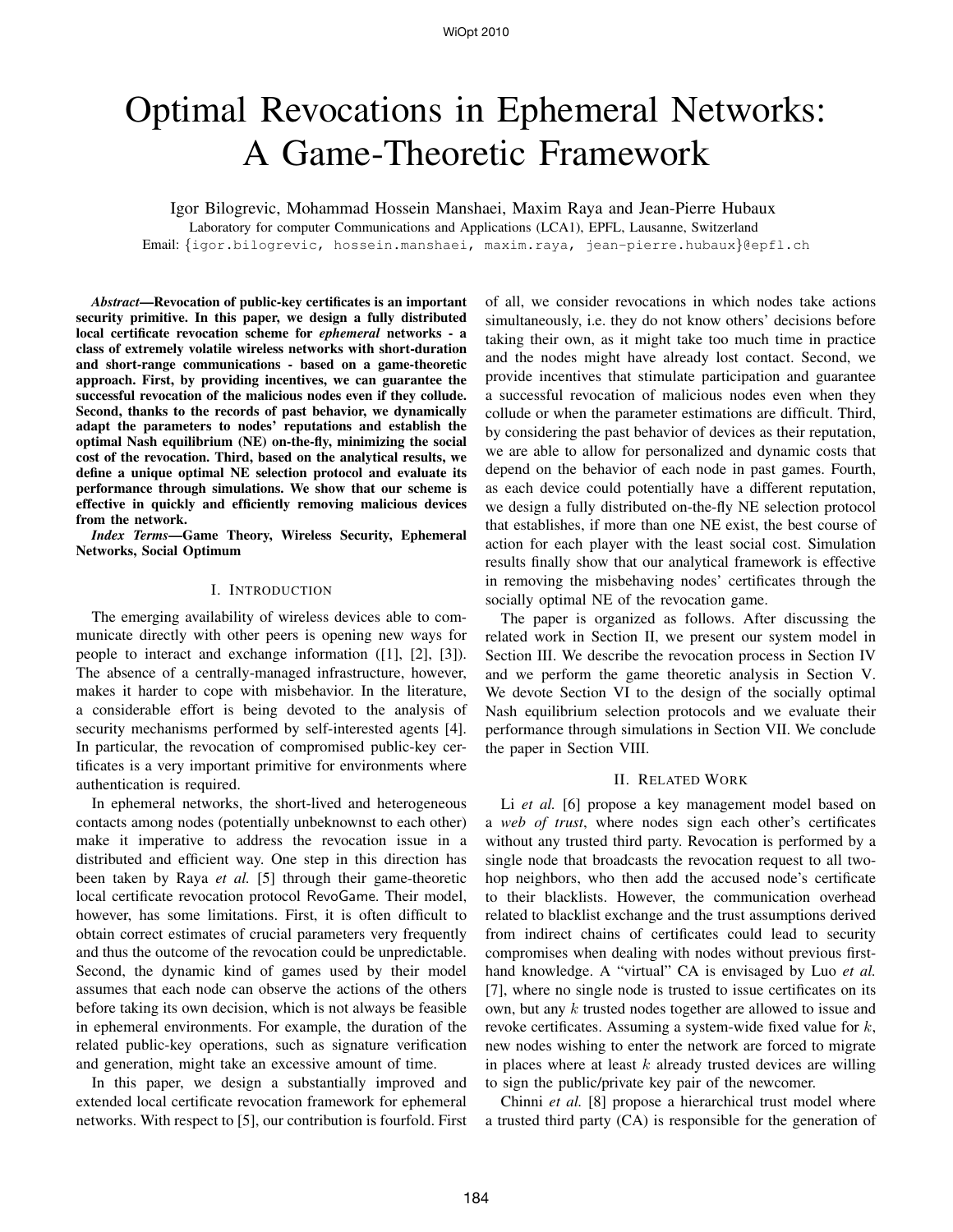public-key certificates but revocation is delegated to nodes. The authors suggest a method to deal with misbehaving devices by minimizing their trust level among the neighbors based on the quality of service they provide but, at the same time, they allow the trust to be regained and therefore the certificate renewal interval can be extended. Similarly, Arboit *et al.* [9] perform a game-theoretic security analysis and compute a trust threshold value by taking into account the reputations of both the accused and accusing nodes. An accusation made by a node with a low reputation, i.e. a node that has many pending accusations on itself, has a lower weight than the accusation by a node with a higher reputation (with fewer pending accusations). A revocation is successful if the sum of weighted accusations is greater than a threshold value, and the revoked certificate is completely useless for further interactions.

Reputation mechanisms and their applications in mobile ad hoc networks have also been studied by Michiardi *et al.* [10]. Their *CORE* reputation scheme naturally excludes nodes from the network, if they do not contribute to its functioning, by lowering their reputations, whereas cooperating nodes can operate and request more services, as their reputation is increased for every service their provide to the community.

In [5], Raya *et al.* take a game-theoretic approach for certificate revocations in ephemeral networks by extending the possibility of revocation just by a single node's decision, in addition to the aggregate voting scheme. The interactions among the well-behaving nodes are visible to all of them as the game model is a dynamic complete information game. As stated in Section I, the estimation of several game parameters, such as the number of detectors and the number of required voters, coupled with the sequential strategic behavior, are some of the limiting factors addressed in this work.

#### III. SYSTEM MODEL

## *A. Network*

We consider an ephemeral network with short-duration (1- 10 sec), short-range (10-100 m) contacts that can take place both in licensed and unlicensed frequency bands. We only require the wireless devices to be able to establish direct communication among themselves.

Furthermore, we assume that all devices are powerful enough to run public-key cryptographic algorithms. This assumption is based on the evidence that most of today's smartphones (and future cell phones [11]) have integrated public-key certificates for connecting to secure HTTPS servers on the Internet or for authenticating themselves on protected enterprise IEEE 802.11 WLAN networks.

We consider that a trusted third party (or parties) exists in such networks and that each mobile node is pre-loaded with public-key certificates issued by a CA, that are used both for periodically advertising their presence (by broadcasting a signed beacon message) and for signing all sent messages. In order to allow for integrity and authenticity checks, we assume that only signed messages will be considered. The unique certificate serial number [12] serves as a *unique ID* that distinguishes each device in a given revocation process. We also assume that each node has more than one certificate in the initial deployment phase, in order to allow for location privacy protection and to avoid the possibility of being tracked and identified over time ([13], [14]).

We assume that each node has a *reserve* containing all valid certificates, a *counter* which measures the quantity of valid certificates that can be used for revocations, and a *tamperresistant* device, such as a smart-card, where the revocation protocols are executed. The counter and reserve can be updated and signed either by a CA or by the protocols but not by the device itself.

After the initial deployment, we do not assume an always-on connection with the central authority, but we do assume that nodes will reconnect with the CA sporadically (from every few hours to every few days) through a direct connection or a pre-deployed infrastructure managed by the CA. During the successive connections, the CA will renew their credentials by updating the counter and/or reserve, after having verified their past behavior in an appropriate way. Nodes can thus obtain valid certificates by either (a) buying them from the CA or (b) by revoking malicious nodes, as a reward for the useful service provided to the community. Note that when buying certificates, only the reserve is updated by the CA whereas by revoking malicious devices, both reserve and counter are updated by the same amount. By definition, the level of the reserve cannot be lower than the counter and when the former reaches the latter (due to frequent pseudonym changes for instance), a node would have to renew its certificates in order to continue ensuring its location privacy.

It is clear that the logistic costs associated with the certificate management (by the CA) and frequent pseudonym changes (by the nodes) could make the limited reserve of valid certificates a critical resource.

#### *B. Threat Model*

The attacker could potentially be any wireless device with exactly the same characteristics as the other benign nodes. Examples of misbehavior include, for instance, disseminating false information in the network, sending undesired advertisements or hijacking other nodes with the intent to subvert them to the attacker's advantage. We assume that multiple attackers can also collude in order to revoke benign nodes.

#### IV. REVOCATION PROCESS

The revocation procedure begins when a node detects the presence of a misbehaving peer (node m) and decides to accuse it. Note that for each accused node  $m$ , there is one revocation process and each node can participate in at most one at any given time, even though there could be many processes running in parallel. For simplicity and without loss of generality, in this paper we consider one revocation only. Moreover, we focus on the *reaction* [15] of a set of nodes once a malicious node has already been detected, rather than on the detection mechanism itself. References on the latter aspect can be found in [16], [17].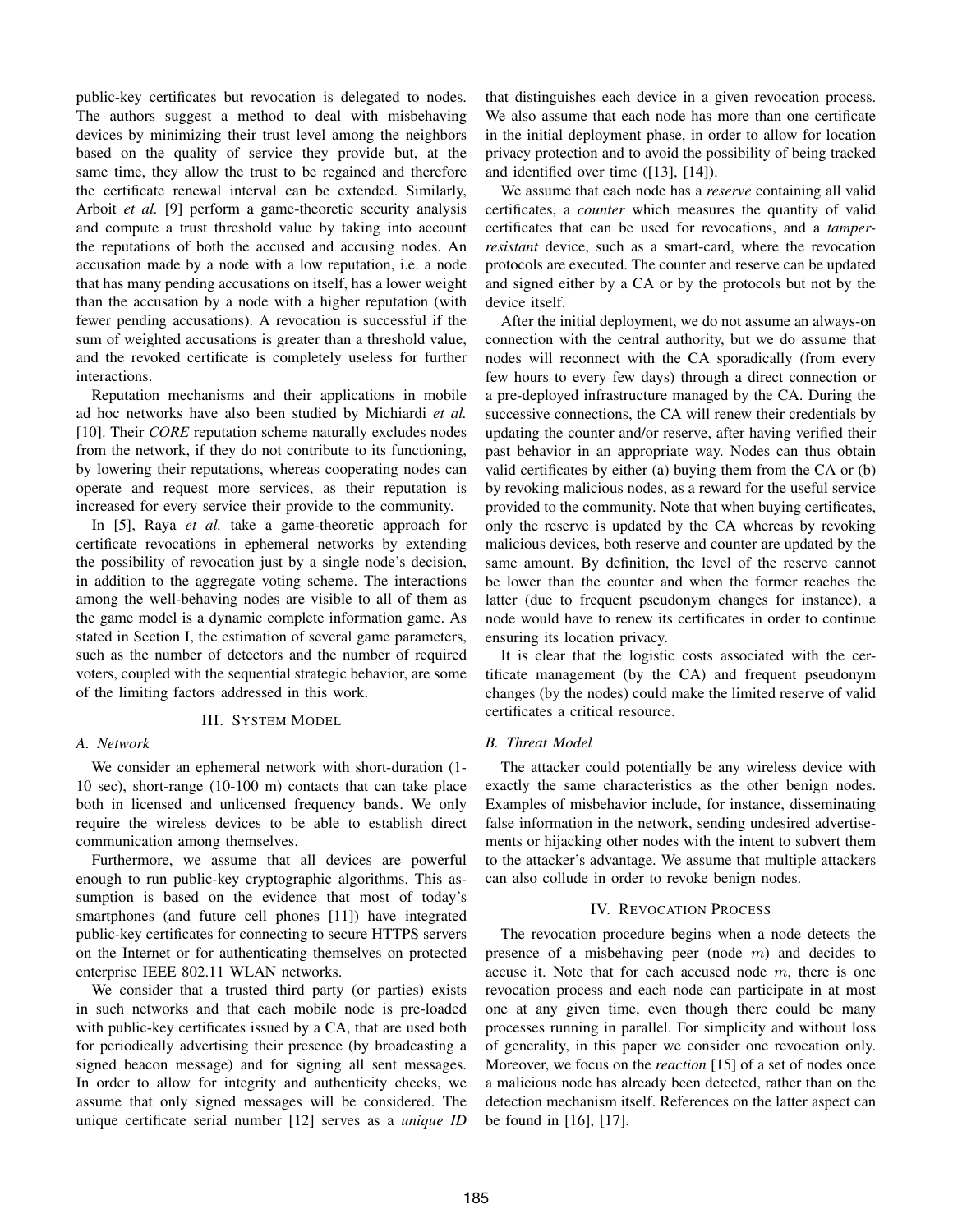

Figure 1. Revocation process sequence of events: first, the initiator broadcasts the accusation and his signed counter and then participants and accused node broadcast their own counters.

The action that each device can take in a revocation process is either *abstain*, *vote* or commit *self-sacrifice*. By abstaining, the node does not take any *active*<sup>1</sup> role but expects the other peers to eventually remove the accused node from the network. Voting against the incriminated node is decisive but a single vote is usually not sufficient for a successful revocation. There should be at least  $n_v$  votes in order to perform the revocation. The determination of this important parameter is performed in Section V-B. Yet another possibility is obtained by allowing a single node to entirely revoke the certificate of the misbehaving node [18]. At the same time, however, the node performing the revocation has to sacrifice a considerable amount of its own certificates as well, in order to limit abuses. We call this powerful but expensive strategy the *self-sacrifice*. We devote Section V-D to the fine tuning of the self-sacrifice cost function.

The sequence of events encountered in each revocation process is shown in Figure 1 and described hereafter. We assume that there is a set of  $N = n + M$  nodes in communication range, where  $n$  is the number of benign nodes and  $M$  is the number of estimated malicious ones. M could also represent the estimated power of the colluding attackers, and in this case  $M/N$  could be set by the CA to a high value in case of a conservative attitude and repeated collusion attacks by malicious nodes. For instance, statistics on nodes' behavior can be used by the CA to set the  $M/N$  value according to the expected power of colluding attackers. In the set  $n$  of benign nodes there is one device, called *initiator*, that broadcasts 1) the *revocation request* against an accused node m, 2) its *signed counter*, 3) the attack-induced cost parameter  $c$  and 4) the number M of malicious nodes to all peers, called *participants*, that are in communication range with both the initiator and the accused node. The participants respond to the request by broadcasting their own signed counters, such that all parties are aware of the respective amounts of valid certificates. When the accused node receives the revocation request against it, a signed message containing its own counter is generated by its tamper-resistant module and broadcast as well. Once all

Table I LIST OF SYMBOLS.

| <b>SYMBOL</b>    | <b>DEFINITION</b>                                                |  |
|------------------|------------------------------------------------------------------|--|
| N                | Total number of nodes in comm. range (benign + malicious)        |  |
| M                | Number of malicious nodes in comm. range                         |  |
| b                | Benefit for voting                                               |  |
| B                | Benefit for self-sacrificing                                     |  |
| $\mathbf c$      | Cost of non revocation of malicious node                         |  |
| $c_{s,i}$        | Cost of self-sacrificing for player $i$                          |  |
| f(M/N)           | Risk of attack by colluding malicious nodes for self-sacrificing |  |
| e(M/N)           | Risk of attack by colluding malicious nodes for voting           |  |
| k                | If successful revocation $k = 1$ , otherwise $k = 0$             |  |
| m                | Subscript used for the malicious node                            |  |
| $n_{\rm v}$      | Number of votes required for the revocation                      |  |
| $\mathbf{u_i}$   | Counter of player <i>i</i> 's valid certificates for revocations |  |
| $\mathbf{V}$     | Cost of voting                                                   |  |
| $\gamma(s_{-i})$ | Sum of counters of players (other than $i$ ) that vote           |  |

the  $n$  benign nodes have complete knowledge of each others' counters and M, they do not need to communicate anymore and the off-line distributed revocation process (described in Section VI) begins. Our protocols then define the unique outcome and the individual actions for all devices.

In order to prevent any abuse of benign nodes and encourage participation in revocations against malicious devices, we need to assign *costs* and *benefits* for every action performed by a participant in any revocation procedure (Table I). We express these in number of certificates because they are a vital (required to sign messages) and limited resource in our network. For instance, we assume that for any participant  $i$ , casting a vote has a cost of  $v + e(M/N)$ , where  $v \ge 0$  is a fraction of the counter set by the CA and  $e(M/N) \geq 0$ is a function that represents the risk of a retaliation attack by colluding malicious peers against a node that chooses to cast a vote. Similarly, a self-sacrifice costs  $c_{s,i} + f(M/N)$ , where  $c_{s,i} \geq 0$  is the individual cost for the self-sacrifice action and  $f(M/N) \geq 0$  is a function that models the risk a retaliation attack by colluding malicious peers against a node that performs a self-sacrifice. The two collusion risk functions are characterized in Section V-C.

If the revocation is successful, the CA provides rewards for voting and committing self-sacrifice, which are  $b$  and  $B$ respectively. The abstain strategy, on the contrary, does not have a cost or benefit because it does not contribute the revocation. If the revocation is not successful, the benefits are not distributed. Moreover, a failed attempt and the wasted effort of the community is computed by adding the attackinduced cost value  $c$  for all participants, which is estimated by the *initiator* and broadcast together with the revocation request at the beginning of the process.

After each revocation procedure, a report - containing all the *unique ID*s of nodes involved in the process together with the associated action - is compiled by all nodes and stored. At the next possible occasion, each participating node sends the report to the CA who then verifies, in a suitable way,

<sup>1</sup>By active we mean nodes that have either *voted* or committed *self-sacrifice* in the revocation process.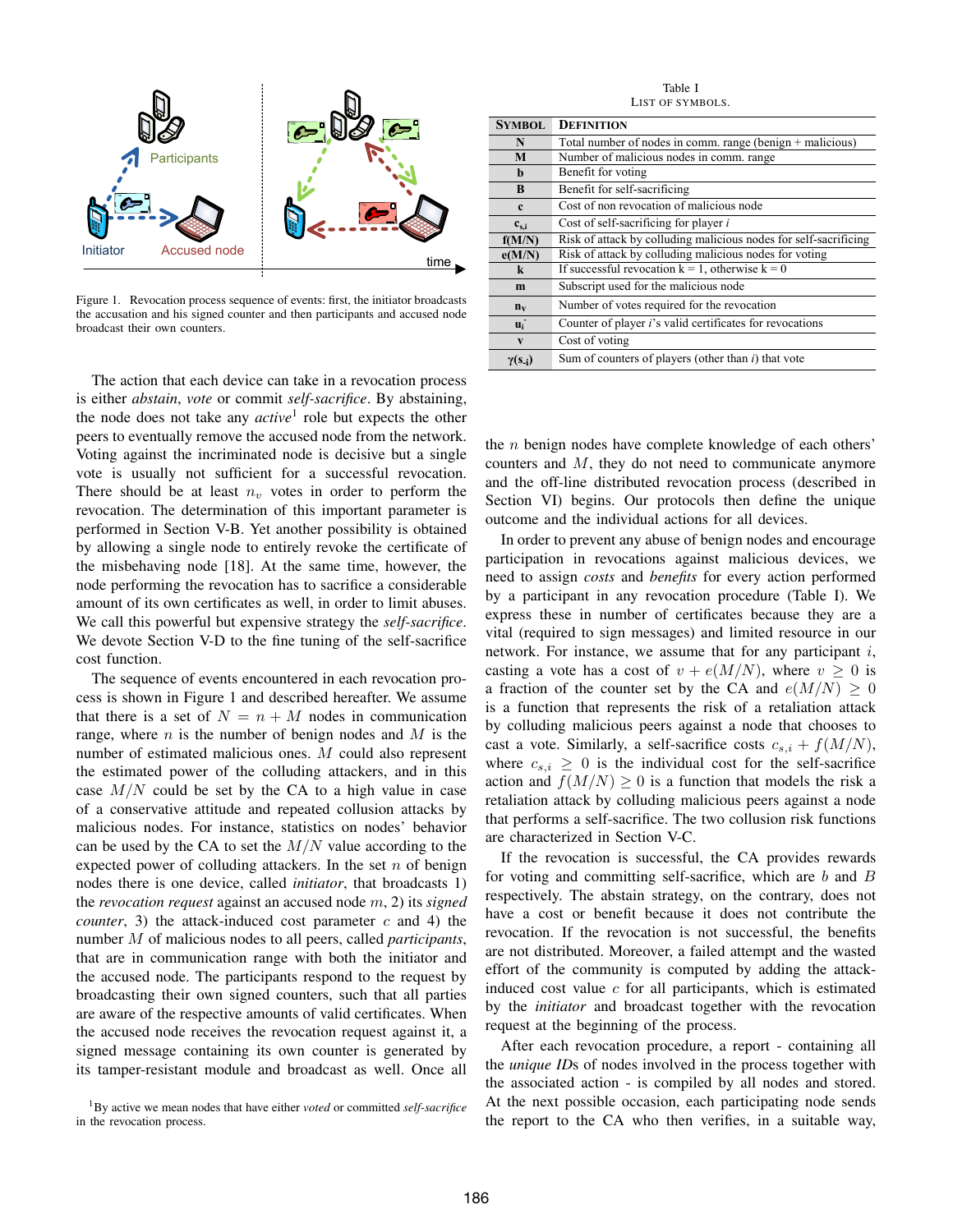the past behavior of the accused node and decides whether to permanently revoke the certificate or not. In case the accusation was unfunded, the CA can also punish nodes that have disseminated false accusations. Finally, depending on the action taken by each device, the CA rewards the participants with fresh certificates and updates the reserves and counters, which then enable the participants to continue operating in the network.

Clearly, if a device is seldom required to participate in revocation procedures, its counter does not evolve as quickly as that of the frequent participants and thus the CA does not need to renew its credentials due to revocations. However, all nodes will have to periodically renew their certificates when the level of the reserve reaches the value of the counter, in order to prevent eavesdroppers from tracking their location.

Although the revocation protocols are run in a tamperresistant device and certificates are updated by a CA, there could still be several possible combinations of actions by which each revocation procedure might end. Moreover, as the costs for each node depend both on the individual action (performed by that node) and on the outcome of the revocation itself (whether the accused node is revoked or not), a gametheoretic framework is well adapted to model and analyze such strategic situations. Furthermore, if more than one solution exist, game theory provides means for all parties to converge to the socially optimal one, which maximizes the aggregated benefits of the community of nodes. Sections V and VI are devoted to the application of game theory to local revocations.

#### V. GAME-THEORETIC ANALYSIS

In this section, we present our game-theoretic framework and the analytical results. First, we consider revocation games where payoffs depend on the current strategies and game outcome only. Afterwards, we extend the framework to include nodes' past behavior in the computations of payoffs, strategies and outcomes by considering the counter as the indicator of a node's reputation.

We define a non-cooperative static *revocation* game as  $G_n = \{P, S, U\}$ , where  $P = \{P_i\}_{i=1}^n$  is the set of the n wireless players as described in Section III,  $S = \{S_i\}_{i=1}^n$  is the strategy set and  $\mathcal{U} = \{u_i\}_{i=1}^n$  the payoff set. Moreover, we assume the game to be of complete information, i.e. every node has complete knowledge about the payoff functions and the counters of all participants. This assumption is based on the fact that the game parameters are either defined in advance on a system-level scale or they are completely defined by the information exchanged during the revocation process itself. More often than not, security decisions are made on implicit assumptions about the strength of the attacker, but here we need to commensurate the response of benign players to quantitative values of the current costs and benefits of the game. Therefore, we assume such values to be known to all participants before the actual game takes place.

*a) Strategies:* The strategies available for each player i are either *abstain (A), vote (V)*, or commit *self-sacrifice (S)*. Each strategy has an associated benefit and cost that depends

Table II PAYOFF  $u_i$  OF PLAYER  $i$  AFTER THE END OF A REVOCATION GAME, GIVEN THE STRATEGY  $s_i$ . IF THE REVOCATION WAS SUCCESSFUL, WE HAVE  $k = 1$  and otherwise  $k = 0$ .

|                       | <b>Abstain</b> | Self-sacrifice     | <i>Vote</i>                                                                        |
|-----------------------|----------------|--------------------|------------------------------------------------------------------------------------|
| Cost                  | $(1-k)\cdot c$ | $c_{s,i}$ + f(M/N) | $v + e(M/N) + (1-k) \cdot c$                                                       |
| Benefit               |                |                    | $\mathbf{k} \cdot \mathbf{h}$                                                      |
| Payoff u <sub>i</sub> |                |                    | $  -(1-k) \cdot c   B - c_{s,i} - f(M/N)   k \cdot b - v - e(M/N) - (1-k) \cdot c$ |

on the successful or unsuccessful revocation of the certificate as well.

*b) Payoffs*: The payoff function  $u_i$  of player i is defined as the difference between *benefits* and *costs*, expressed in public-key certificates and is shown in Table II.

The quantity of valid certificates, available for revocation purposes, is defined as  $u_i^-$  for each player i, whereas the accused node m has  $u_m^-$ . According to Section III, we refer to it as the *counter*, which is updated after each game as the sum of the previous value of the counter and the current payoff, i.e.  $u_i^- \leftarrow u_i^- + u_i$ , such that it is accumulated over time. The evolution of  $u_i^-$  depends therefore on the way nodes participate in revocation games and on their past behavior.

*c) Game Solutions:* A widely adopted solution concept in game theory is the *Nash equilibrium (NE)*, a strategy set  $s^* = \{s_i^*\}_{i=1}^n$  from which no node has incentive to unilaterally deviate, given that all other players conform to it. In this paper, we focus on Nash equilibria as the rational outcome for any revocation game  $G_n$ . Although computing any NE is PPAD hard [19], the fine tuning performed in Section V-D allows nodes to substantially reduce the number of such computations by considering only efficient strategy profiles that result in a successful revocation.

#### *A. Revocations with Payoffs*

Let  $G_n^f$  be an *n*-player revocation game, where benefit and cost values of Table II are fixed for all players  $(c_{s,i} = c_s)$ . Initially, we assume that the number of votes required to revoke a certificate is a fixed value  $n_v$ . We now establish the solutions of  $G_n^f$  by means of the NE strategies which define, for each player, the strategy to adopt in order to achieve the desired outcome. The proofs of the lemmas can be found in Appendix.

**Lemma 1:** *In*  $G_n^f$ , *for*  $(B = c_s) \wedge (b > v)$ , *the nplayer static game* G<sup>n</sup> *has a unique pure strategy NE profile*  $s^* = (V, \ldots, V)$ , *i.e. all players vote and the accused node is revoked.*

As the payoff for voting is strictly greater than for selfsacrificing, all players are better off voting and revoking the certificate.

**Lemma 2:** *In*  $G_n^f$ , *for*  $(B = c_s) \wedge (b < v)$ , *if*  $f(M/N) < c$ *then the NE are all strategy profiles* s ∗ *that have exactly one self-sacrifice and n-1 abstentions. If*  $f(M/N) \geq c$ , then the *strategy profile all-abstain is a NE.*

In other words, if the risk of retaliation by colluding malicious nodes is higher than the attack induced cost, then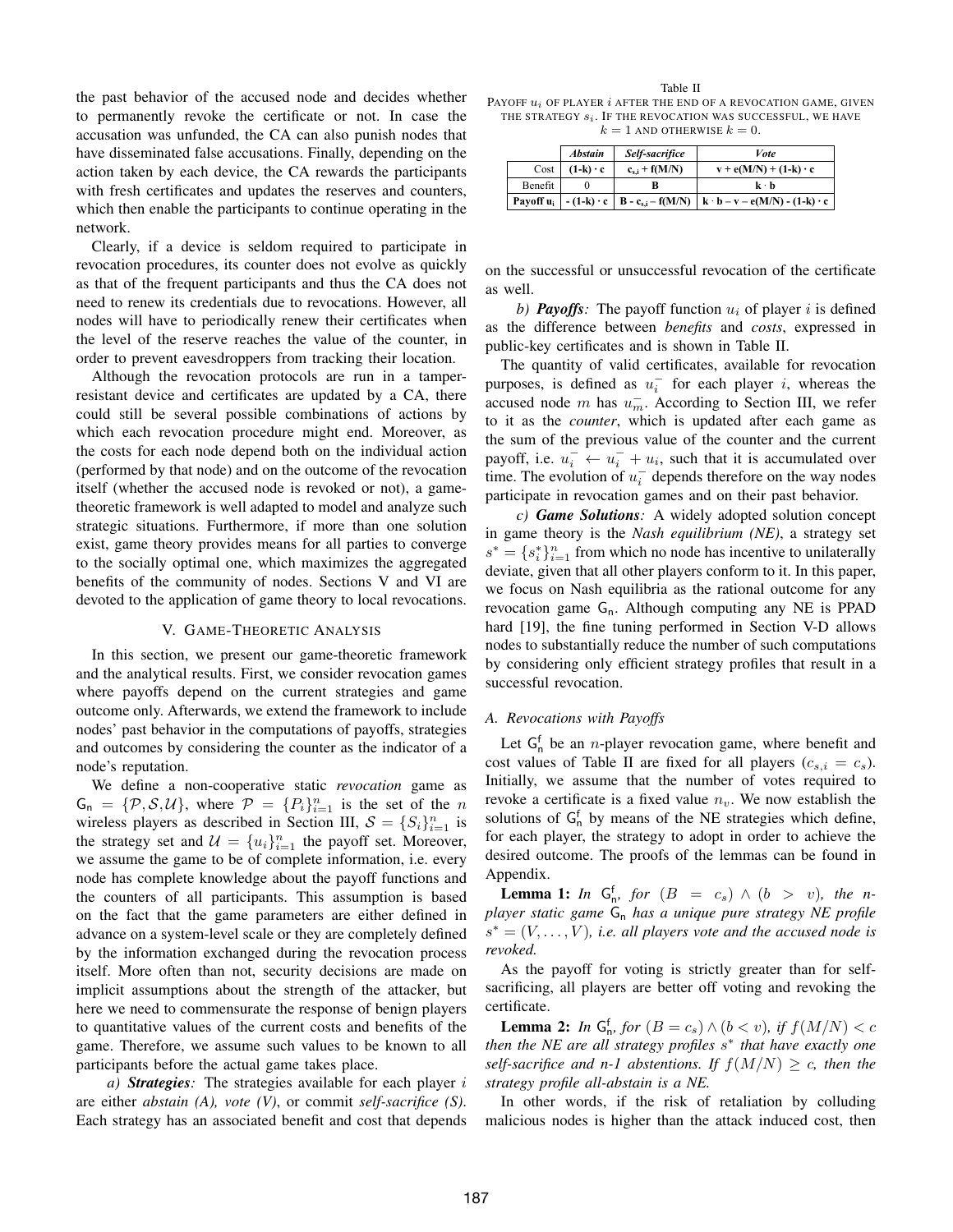the benign nodes would prefer not to revoke the misbehaving device.

**Lemma 3:** *In*  $G_n^f$ , *for*  $[(B < c_s) \wedge (b < v)] \wedge [B - c_s f(M/N) > b-v-e(M/N)$ *, if*  $f(M/N) < B-c<sub>s</sub>+c$  *then the NE are all strategy profiles that have exactly one self-sacrifice and*  $n-1$  *abstentions.* If  $f(M/N) > B - c_s + c$  *then the strategy profile all-abstain is a NE.*

Even though both payoffs are negative, if self-sacrificing is still better than voting and the retaliation risk is contained, then the revocation is performed by only one player, because it is in the best interest of all other players to avoid wasting certificates and thus to abstain.

**Lemma 4:** *In*  $G_n^f$ , *for*  $[(B < c_s) \wedge (b < v)] \wedge [b - v e(M/N) > B - c_s - f(M/N)$ *, if*  $e(M/N) < b - v + c$ *then the NE are all strategy profiles that have (a) one selfsacrifice with*  $n - 1$  *abstentions and (b)*  $n_v$  *votes with*  $n - n_v$ *abstentions. If*  $e(M/N) \ge b - v + c$  *then (b) is not anymore a NE. The accused node is revoked by any NE.*

If the risk of retaliation for a voting node is contained, the revocation could also be performed by the strict minimum number of voters  $n_v$ , without any self-sacrifice. If the risk is higher, then no voting strategy profile is a NE.

Most of the NE defined by the precedent lemmas guarantee the revocation of the accused node's certificate. However, when costs are greater than benefits, the rational strategies do not predict any unnecessary waste of valid certificates by the players. Only the strict minimal number of voters  $n<sub>v</sub>$  or exactly *one* self-sacrifice is selected as NE of the game. The main drawback is, however, that in all cases we have more than one possible NE by which the game could end. If active players bear a positive cost, those who abstain benefit from the effort of the others without having to pay for it. Thus, every node would prefer to be one of the abstaining players and enjoy the benefits without contributing to the well-being of the community. The decision about which player should choose which strategy is addressed in the following subsections, by taking into account the past behavior of each node when computing individual payoffs. We first discuss the number of votes  $n_v$  and then we focus on self-sacrifice costs  $c_{s,i}$ .

#### *B. Dynamic Vote*

Previously, we assumed that  $n_v$  was a fixed value, e.g. the *majority* of players, as we did not consider reputations. By accounting for past behavior, however, we can determine the number of necessary votes for a successful revocation depending on the device that actually uses the *vote* strategy and the reputation of the accused node. For instance, one vote by a node with a higher reputation than the accused might be enough to successfully revoke the certificate (thus  $n_v = 1$ ), whereas several nodes might need to vote if their counter is not greater than the one of the accused device  $(n_v > 1)$ .

 $\sum_{i:s_i=V} u_i^- \ge u_m^-$ , i.e. if the sum of counters of the players We now assume that a revocation is successful when (a) that vote is greater than the accused node's counter, or when (b) there is at least one self-sacrificing player. We see that, for any given strategy profile  $s = \{s_i\}_{i=1}^n$ , the actual reputation of the nodes performing the vote strategy determines  $n_v$ . For simplicity of future notation, for each strategy profile  $s_{-i}$  =  $(s_1, \ldots, s_{i-1}, s_{i+1}, \ldots, s_n)$ , we define the sum of counters of all players  $k$  (other than  $i$ ) that choose to *vote* as

$$
\gamma(s_{-i}) = \sum_{k \neq i : s_k = V} u_k^-
$$

## *C. Retaliation Attack Cost Functions*

For each revocation game against a malicious node, there is a risk that the accused nodes might collude and/or respond to the revocation by accusing the benign nodes. The more malicious nodes are present in a given area, the more costly (or risky) it becomes for benign nodes to revoke them. Each participant in the revocation game has two decisive actions (vote or commit self-sacrifice) that have different strengths: one vote is usually not sufficient for a revocation, as opposed to one self-sacrifice which is entirely sufficient. Thus, the selfsacrifice strategy is more risky to adopt because it is very easy for the malicious nodes to identify the unique player that committed self-sacrifice and retaliate against it. Therefore, we assume that  $0 < e(M/N) < f(M/N)$ .

We choose  $f(M/N) = M/N$  and  $e(M/N) = z \cdot M/N$ ,  $0 < z \ll 1$ , to model the retaliation attack cost functions in our games. They assure that in each revocation game, if  $M/N$ is high, the nodes will carefully consider their actions before committing to them.

#### *D. Self-Sacrifice Cost Function*

If we consider the self-sacrifice strategy, we know that only *one* such strategy is sufficient to revoke the accused node. Thus, the extreme power associated with its use should depend on the past behavior of each node. We make the plausible assumption that a node with a high counter has most likely behaved correctly in the past and did not abuse the revocations, whereas a node with a low counter has probably misbehaved. The well-behaving node has a better reputation and should be given a greater incentive to perform the self-sacrifice. The misbehaving node should have to pay an extremely high price for self-sacrificing, which would ultimately deplete its counter and remove it automatically from the network. This would limit the abuse and ensure that misbehavior is quickly extinguished.

We model the self-sacrifice cost  $c_{s,i}$  by a linear function of the counter  $u_i^-$ , i.e.  $c_{s,i} = h - g \cdot u_i^-$ . We tested several concave and convex functions for which the cost decreases monotonically with the counter. We chose the linear model because it provides a good balance between the higher costs determined by a concave function and the lower costs dictated by a convex one. The two parameters of  $c_{s,i}$  to fine tune are  $h > 0$  and  $g > 0$ . We begin by delineating the best response functions for a player i, assuming that  $b - v - e(M/N)$  $-c$ , i.e. the payoff for a successful vote is greater than the cost of abstaining in case the accused node is not revoked. The NE profiles are then obtained by the set of mutual best responses. The following lemmas define the scenarios where 1) the revocation does not succeed even if  $i$  votes, 2) the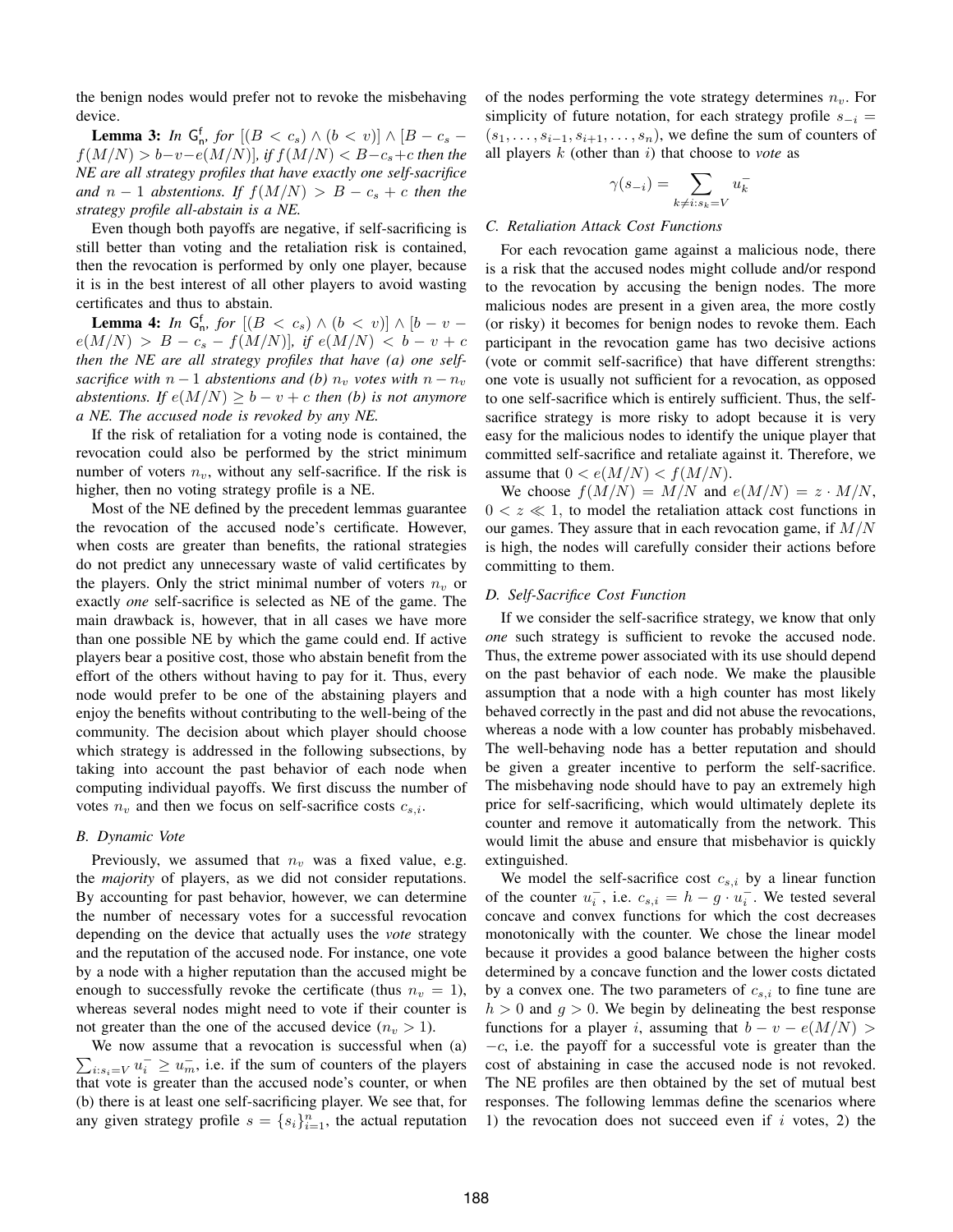revocation succeeds if  $i$  votes and 3) the revocation succeeds even if i abstains.

**Lemma 5:** *If*  $s_{-i}$  *is such that*  $u_i^+ + \gamma(s_{-i}) < u_m^-$  *and in absence of a self-sacrifice, the best response function for any player* i *is defined as*

$$
br_i(s_{-i}) = \arg\max_{s_i \in \{A, V, S\}} u_i(s_i, s_{-i}) = \begin{cases} A & \text{if } u_i^- < \tau_1 \\ S & \text{otherwise} \end{cases}
$$

where  $\tau_1 = \frac{h - B - c + f(M/N)}{q}$  $rac{H}{g}$ .

**Lemma 6:** If  $s_{-i}$  is such that  $u_i^- + \gamma(s_{-i}) \ge u_m^-$  and in *absence of a self-sacrifice, the best response function for any player* i *is defined as*

$$
br_i(s_{-i}) = \begin{cases} V \text{ if } u_i^- < \tau_2 \\ S \text{ otherwise} \end{cases}
$$

where  $\tau_2 = \frac{h-B-v+b-e(M/N)+f(M/N)}{q}$  $\frac{(M/N) + J(M/N)}{g}$ .

**Lemma 7:** If  $s_{-i}$  is such that  $\gamma(s_{-i}) \ge u_m^-$  or it has *at least one self-sacrifice, the best response function for any player* i *is defined as*

$$
br_i(s_{-i}) = \begin{cases} A \text{ if } b - v < e(M/N) \land u_i^- < \tau_3 \\ V \text{ if } b - v > e(M/N) \land u_i^- < \tau_2 \\ S \text{ if } (b - v < e(M/N) \land u_i^- \ge \tau_3) \\ \cup (b - v > e(M/N) \land u_i^- \ge \tau_2) \end{cases}
$$

where  $\tau_3 = \frac{h-B+f(M/N)}{q}$  $\frac{f(M/N)}{g}$ . Thanks to the best response functions, we can already fine tune h such that  $\min(\tau_1, \tau_2) > 0$ as  $u_i^-\geq 0$ , which yields  $h > B + c - f(M/N)$ . In addition, we are now able to impose the following three conditions on the game parameters:

1) *Positive cost*. We want that  $c_{s,i} + f(M/N) > 0$  for all players  $P_i$ , otherwise it would encourage the abuse of self-sacrifice by malicious against benign nodes.

$$
c_{s,i} = h - g \cdot u_i^- + f(M/N) > 0, \quad \forall i = 1..., n
$$

which is equivalent to

$$
c_{s,i} = h - g \cdot \max_{i} u_i^- + f(M/N) > 0
$$

$$
\frac{h + f(M/N)}{\max_i u_i^-} > g \tag{1}
$$

2) *Guaranteed revocation*. Considering  $s_{-i}$  of Lemma 5, we do not want *abstain* to be a best response for at least one player, otherwise the accused node would not be revoked. In other terms, we need that

$$
\max_{i} u_i^- > \frac{h - B - c + f(M/N)}{g}
$$

$$
g > \frac{h - B - c + f(M/N)}{\max_{i} u_i^-}
$$
(2)

This requirement is essential if we want to protect ourselves in case the estimation of the cost parameters associated with the attack of the accused node is difficult or prone to errors.

3) *System-wide efficiency*. Considering s−<sup>i</sup> of Lemma 7, we do not want *self-sacrifice* to be a best response. The malicious node would be revoked anyway, even if  $i$  abstains (and thus does not incur in any costs). We can guarantee this by setting the largest threshold of the game lower than the maximum counter.

(a) If  $b - v < e(M/N)$ :

(b) If  $b - v \geq e(M/N)$ :

$$
\max_{i} u_i^- < \tau_3
$$
  
 
$$
g < \frac{h - B + f(M/N)}{\max_i u_i^-} = \tau_4
$$
 (3)

$$
\max_{i} u_i^- < \tau_2
$$
\n
$$
g < \frac{h - B - v + b - e(M/N) + f(M/N)}{\max_i u_i^-}
$$
\n
$$
= \tau_5 \tag{4}
$$

By merging the upper bounds (1), (3), (4) and the lower bound (2) we have

\n- if 
$$
b - v < e(M/N)
$$
:\n
	\n- $\frac{h - B - c + f(M/N)}{\max_i u_i^-} < g < \tau_4$
	\n\n
\n- if  $b - v \geq e(M/N)$ :\n
	\n- $\frac{h - B - c + f(M/N)}{\max_i u_i^-} < g < \tau_5$
	\n\n
\n

In addition to the conditions  $1$ ) - 3) expressed previously, in our NE selection protocol defined in Section VI we require the existence of at least one NE strategy profile. Thanks to bounds on the cost parameters  $h$  and  $g$ , we state the following Theorem for  $b - v < e(M/N)$  (when  $b - v > e(M/N)$ , the solution is trivial because there is always a unique NE, according to Lemma 1):

**Theorem 1:** *In*  $G_n$ *, for*  $b - v < e(M/N)$ *, there is always a pure strategy NE profile* s <sup>∗</sup> *with exactly* one *self-sacrifice and* n−1 *abstentions. Moreover, the player that commits selfsacrifice is the one with the largest*  $u_i^-$ . The proof is provided in Appendix.

#### VI. SOCIAL WELFARE AND PROTOCOLS

In this section, we describe the method that we use to select a single NE, in case more are present, with the related protocols. The underlying principle is that of the *price of anarchy* [20], which takes into account the utility of all players or, in other words, the *social welfare* function ω. There are different kinds of these functions and two among them are the utilitarian and egalitarian functions:

Utilitarian: 
$$
\omega(s) = \sum_{i=0}^{n} u_i(s)
$$
  
Egalitarian:  $\omega(s) = \min_{i} u_i(s)$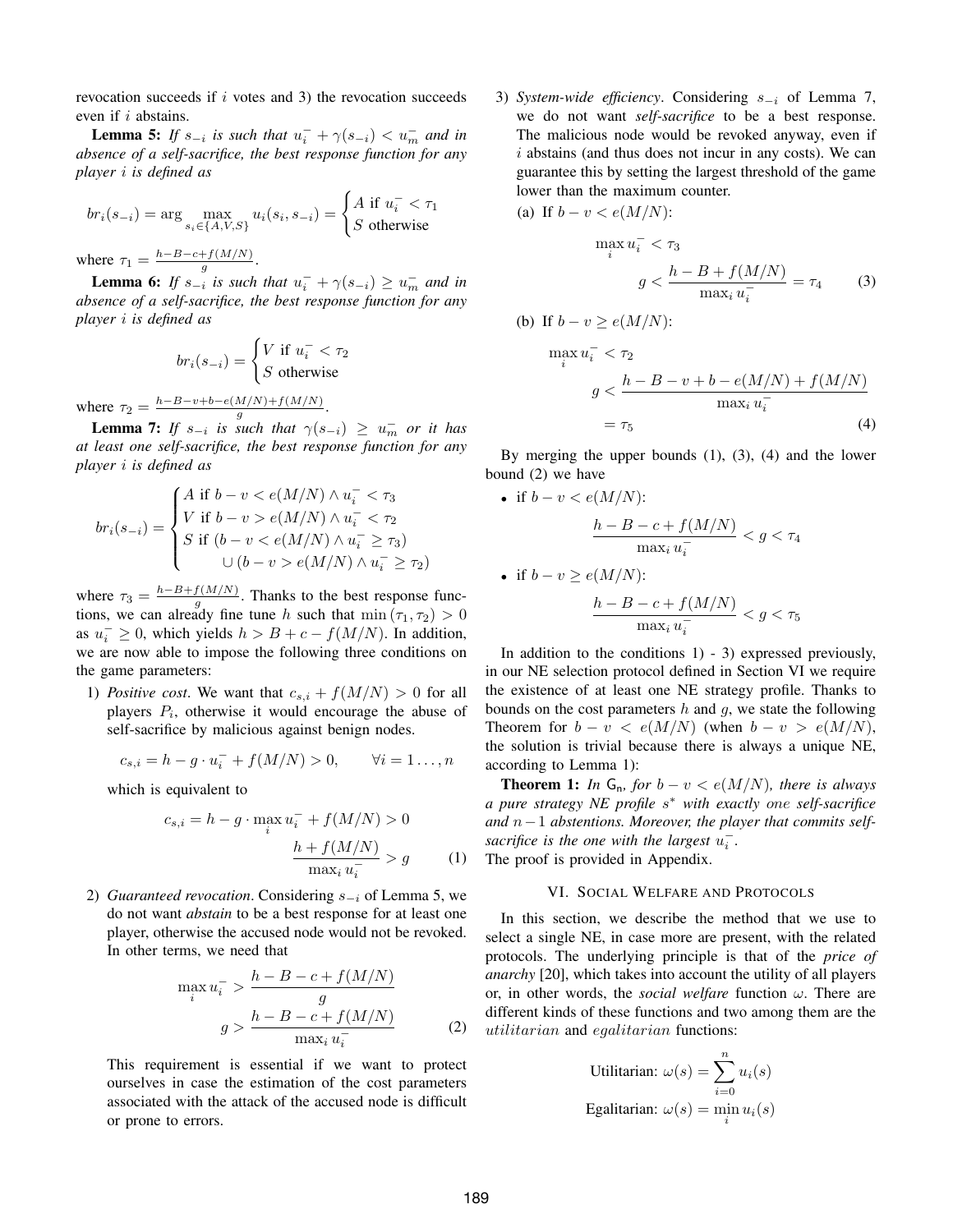By maximizing  $\omega(s)$  over all possible strategy profiles  $s =$  $(s_1, \ldots, s_n) \in S$ , we achieve the *social optimum* welfare

$$
Social\ Optimum = \max_{s \in S} \omega(s)
$$

The price of anarchy (PoA) is then defined as the ratio of the social optimum welfare to the welfare of the worst NE strategy profile  $s^*$ 

$$
\text{PoA} = \frac{\text{Social Optimum}}{\min_{s^* \in \text{NE}} \omega(s^*)}
$$

The idea is that it gives a measure of how well selfish players (NE) perform compared to the social optimum. To solve the issue and help players make consistent decisions, i.e. to select the same NE strategy, we use the notion of social optimum but in a slightly different way. We do not try to maximize the welfare function  $\omega$  over all possible profiles s but only over the NE profiles  $s^*$ , because we are interested in selecting one NE that is optimal with respect to the given  $\omega$ . Consequently, all players will be able to make independent, but mutually consistent, decisions about a unique NE.

We now describe the unique optimal NE selection protocols that are run during the revocation process, as described in Section IV.

First of all, each player computes all NE as the first step of the NESelect protocol. Knowing the optimized game parameters, nodes can use heuristics to immediately discard all strategy combinations that do not result in a revocation or that are inefficient, thus reducing the time required for the NE computations. If more than one NE exists, the second protocol OptNE is executed and the set  $G$  of all NE satisfying the optimality criteria (utilitarian  $\rightarrow$  egalitarian or *vice versa*) defined by the variable *firstOptCond* is determined. We choose the *utilitarian* criteria first because it compares the aggregate utilities of all players at once, as opposed to the one-to-many comparison of each utility, for all NE, done by the *egalitarian* criteria. The first protocol then looks whether this set is a singleton or not and if so, it outputs the unique optimal NE profile s<sup>\*</sup>, otherwise it changes the optimality criteria and restarts. If this process ends up with  $G$  having more than one optimal NE as well, the player that initiated the revocation game selects one optimal NE from the set  $G$  at random and broadcasts it to all participants. The final output of the two protocols is the unique socially optimal NE profile  $s^*$ . By agreeing on this NE, all players are guaranteed not to pay the extra cost c that would result from the failed revocation and to receive rewards from the CA.

The function *getNext(.)* takes the next in line element of (.), *SelectRandom(.)* chooses one element of (.) at random, *Broadcast(.)* sends a broadcast message with the element (.) to all neighbors and *ReceiveOpt(.)* waits for the broadcasted element sent by the node with the (.) ID.

#### VII. PERFORMANCE EVALUATION

We implemented and simulated the optimal NE selection protocols in *Matlab*, assuming a single attacker, although there could be as many attackers as revocation games running in

| <b>Protocol 1 NESelect.</b>                            |
|--------------------------------------------------------|
| 1: $AllNE = \{s   s \in NE\}$                          |
| 2: if $ AllNE  = 1$ then                               |
| $s^* = getNext(AllNE)$<br>3:                           |
| $4:$ else                                              |
| $G = OptNE(utilitarian, AllNE)$<br>5:                  |
| 6: <b>if</b> $ G  = 1$ then                            |
| $s^* = getNext(G)$<br>7:                               |
| else<br>8:                                             |
| $G = OptNE(equalitarian, AllNE)$<br>9:                 |
| if $ G =1$ then<br>10:                                 |
| $s^* = getNext(G)$<br>11:                              |
| else<br>12:                                            |
| <b>if</b> this NodeID = initiatorID <b>then</b><br>13: |
| $s^* = SelectRandom(G)$<br>14:                         |
| $Broadcast(s^*)$<br>15:                                |
| else<br>16:                                            |
| $s^* = \text{Received}$ pt(initiatorID)<br>17:         |
|                                                        |

# Protocol 2 OptNE(*firstOptCond, AllNE*).

1: if *firstOptCond = "utilitarian"* then 2:  $\omega_1(s) = \sum_{i=0}^n u_i(s)$ 3:  $\omega_2(s) = \min_i u_i(s)$ 4: else 5:  $\omega_1(s) = \min_i u_i(s)$ 6:  $\omega_2(s) = \sum_{i=0}^n u_i(s)$ 7:  $G_1 = \{s | s = \arg\max_{s \in \text{AllNE}} [\omega_1(s)]$ 8: if  $|G_1| = 1$  then 9:  $G = G_1$ 10: else 11:  $G_2 = \{s | s = \arg \max_{s \in G_1} [\omega_2(s)]\}$ 12:  $G = G_2$ 13: return G

parallel. We run 10 iterations for each number of players between 2 and 15, as we assume a highly mobile environment and short-range communications. The confidence interval is 95%. As in Section V-D for the system-wise efficiency of the self-sacrifice cost  $c_{s,i}$ , we assume here that  $b - v < e(M/N)$ in order to avoid any unnecessary effort due to the use of the vote strategy as well. The exact game parameters are:

- $u_i^- \in [0 \ 10]$  uniformly at random, where we use the same maximum value through all subsequent simulations.
- $h = 4.5 > B = 1 > c = 0.5 > v = 0.3 > b = 0.2$ [certificates],  $z = 0.25$ .
- $g = \frac{2(h-B+f(M/N))-c}{2m}$  $\frac{B+f(M/N))-c}{2 \max_i u_i}$  is the middle point between the lower (2) and upper bounds (3) to the slope of  $c_{s,i}$ . The ratio of malicious/total nodes is  $M/N = 0$  and  $M/N =$ 0.3.

The main results are discussed in the following subsections.

## *A. Number of Nash Equilibria*

In Figure 2 we see that by using the dynamic vote, the number of vote NE is only 1/25 of the number obtained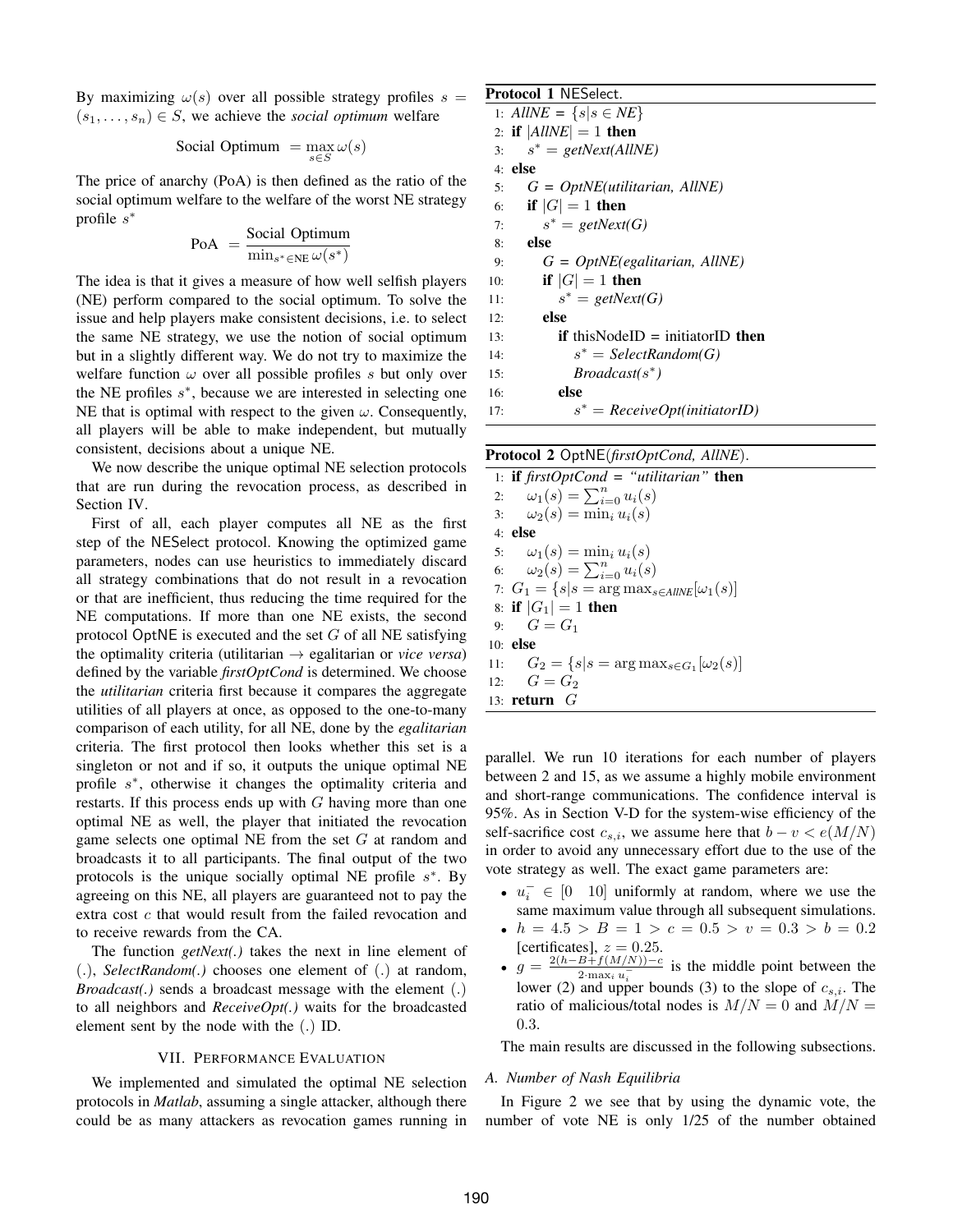

Figure 2. Average number of Nash equilibria.



Figure 3. Number of votes required for a successful revocation.

when using the majority vote for 15 players. This comes from the fact that there are fewer combinations of players whose aggregate votes would result in a successful revocation, compared to any combination of the majority of players in the other case. The impact of the presence of colluding malicious nodes that could retaliate against the players is negligible.

We notice that the number of self-sacrifice NE is the same in both systems, because the self-sacrifice strategy is limited to the one or two players that have the highest counter and does not depend on the voting scheme being used.

#### *B. Number of Votes for Revocation*

Figure 3 shows the number of players that are required to vote in order to revoke the accused node's certificate. For the majority vote, the number of votes increases with the total number of players, irrespective of their reputations.

With the dynamic vote, on the contrary, we see that the number of votes tends to decrease as the number of players increases. Thanks to the greater diversity of counters as the number of players increases, it becomes easier to find few players with high counters (or reputations), such that the vote NE becomes socially less costly. If the game were to end by voting, only these few players would need to vote, compared



Figure 4. Percentage of vote Nash equilibrium selections.

to the greater number of players needed by the majority and the consequently higher social cost.

#### *C. Type of Selected Nash Equilibrium*

Figure 4 shows the percentage of *vote* NE that have been selected as the unique optimal NE by the protocols for, respectively, majority and dynamic votes. The percentage of selected optimal *self-sacrifice* NE is simply the difference between 100% and the vote NE selection percentage.

With majority votes, the vote NE is dominant in games with less than 4 players, whereas with 4 players and more, the selfsacrifice takes over. This is justified by the social optimality criteria as the vote NE will be less socially costly than the sacrifice if and only if  $(b-v)\cdot n_v > -c/2$ . For our parameters, we have that the inequality holds if  $n_v \leq 2$ , meaning that up to three players, a vote is less costly as the majority is  $n_v = 2$ , and afterwards it becomes more costly and therefore the selfsacrifice strategy is selected.

With dynamic votes, we see that for relatively low  $u_m^-$ , the vote NE is dominant with respect to the self-sacrifice because very few players are needed to vote and, as explained earlier, the vote is more socially optimal if and only if the two most wealthy players are sufficient to revoke the accused node. When  $u_m^-$  increases, more players would be needed for the revocation by vote and if most of them have a relatively low  $u_i^-$ , it might not even be feasible. In this case, the self-sacrifice strategy would be the only option. Finally, we see that by increasing the number of players, there are more chances of finding players with relatively high  $u_i^-$  and thus revocation by vote would be less costly than self-sacrifice.

When the number of colluding malicious nodes increases, the revocation is done by self-sacrifice. Given our parameters, it is socially less costly to risk the revocation of one benign node that committed self-sacrifice than two devices that voted.

## VIII. CONCLUSION

In this paper, we have designed a game-theoretic framework for local certificate revocation in ephemeral networks. First, we have provided incentives in order to guarantee the revocation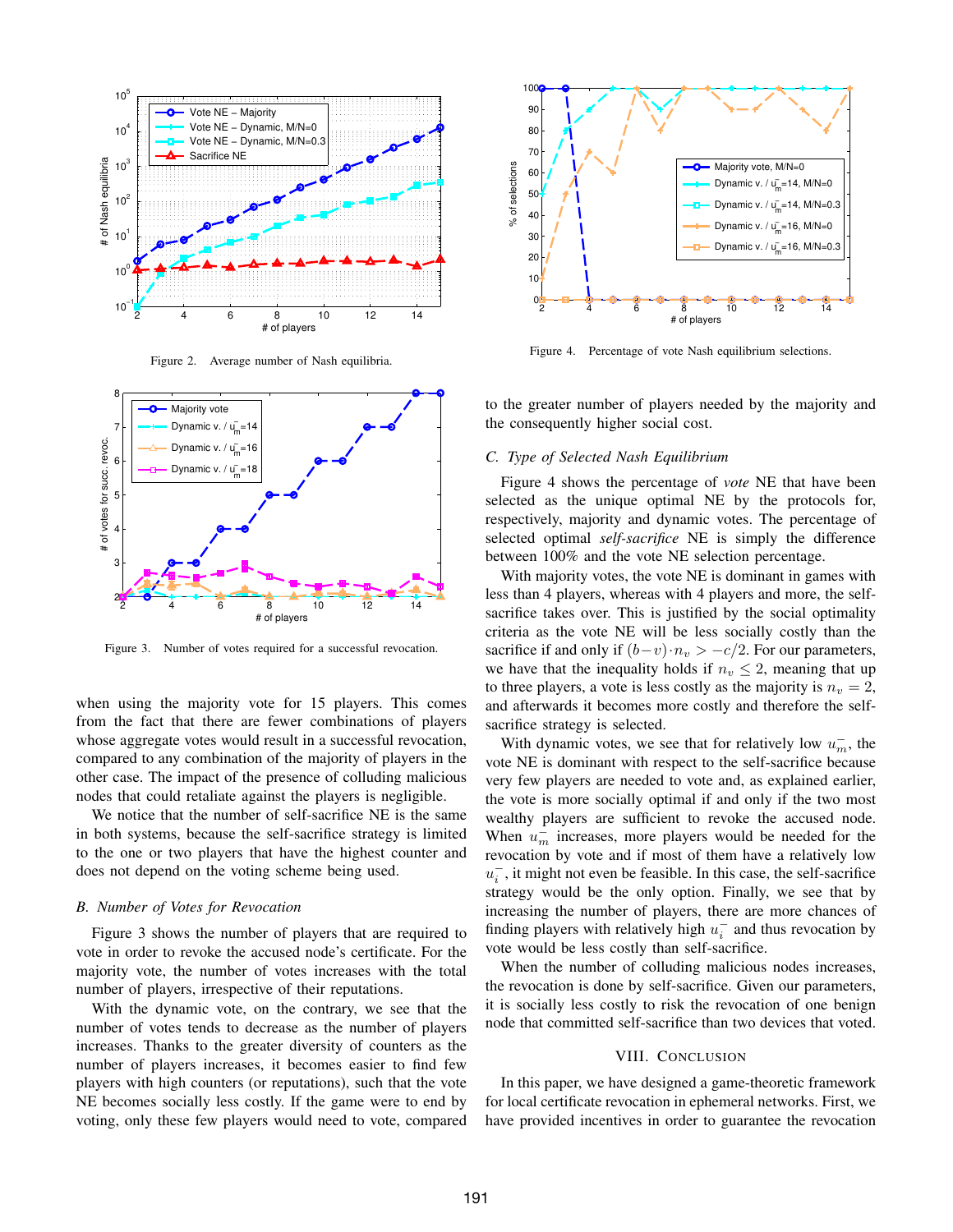of the malicious node even in presence of inaccurate estimation of the attack-induced cost. Second, we have considered reputations, based on each node's past behavior, and we have optimized the game model such that the adapted cost parameters guarantee a successful revocation of the malicious node in the most socially efficient way.

Based on the analytical results, we then designed a novel reputation-based on-the-fly local revocation scheme that establishes a unique optimal Nash equilibrium in a distributed fashion. Simulation results illustrated that, by considering the past behavior of all parties involved in the process, our revocation protocols are effective in determining the unique most efficient outcome that is also socially optimal, i.e. that generates the least costs for the community of players.

As part of future work, we intend to extend our gametheoretic model to other breeds of networks with similar characteristics, and to include role attribution to a subset of players, where hierarchy and past behavior will be considered while determining the outcome of the revocation games.

#### **REFERENCES**

- [1] Http://www.aka-aki.com/.
- [2] Http://www.csg.ethz.ch/research/projects/Blue\_star.
- [3] Http://reality.media.mit.edu/serendipity.php.
- [4] J. Katz, "Bridging game theory and cryptography: Recent results and future direction," *Lecture Notes in Computer Science*, vol. 4948, p. 251, 2008.
- [5] M. Raya, M. Manshaei, M. Félegyhazi, and J.-P. Hubaux, "Revocation games in ephemeral networks," in *Proceedings of the 15th ACM conference on Computer and communications security*. ACM New York, NY, USA, 2008, pp. 199–210.
- [6] R. Li, J. Li, H. Kameda, and P. Liu, "Localized public-key management for mobile ad hoc networks," in *IEEE Global Telecommunications Conference, GLOBECOM'04*, vol. 2, 2004.
- [7] H. Luo, P. Zerfos, J. Kong, S. Lu, and L. Zhang, "Self-securing ad hoc wireless networks," in *Seventh IEEE Symposium on Computers and Communications (ISCC02)*, 2002.
- [8] S. Chinni, J. Thomas, G. Ghinea, and Z. Shen, "Trust model for certificate revocation in ad hoc networks," *Ad Hoc Networks*, vol. 6, no. 3, pp. 441–457, 2008.
- [9] G. Arboit, C. Crépeau, C. Davis, and M. Maheswaran, "A localized certificate revocation scheme for mobile ad hoc networks," *Ad Hoc Networks*, vol. 6, no. 1, pp. 17–31, 2008.
- [10] P. Michiardi and R. Molva, "Core: a collaborative reputation mechanism to enforce node cooperation in mobile ad hoc networks," in *Advanced communications and multimedia security: IFIP TC6/TC11 Sixth Joint Working Conference on Communications and Multimedia Security, September 26-27, 2002, Portoroz, Slovenia ˇ* . Kluwer Academic Pub, 2002, p. 107.
- [11] Wireless Public Key Infrastructure Main Specification. http://www.wpki.net/files/WPKI%20Main%20Specification%202.2.pdf [12] IETF RFC 2459.
- [13] M. Gruteser and D. Grunwald, "Enhancing location privacy in wireless lan through disposable interface identifiers: a quantitative analysis," *Mobile Networks and Applications*, vol. 10, no. 3, pp. 315–325, 2005. [14] "Mix zones: User privacy in location-aware services."
- 
- [15] H. Yang, H. Luo, F. Ye, S. Lu, and L. Zhang, "Security in mobile ad hoc networks: challenges and solutions," *IEEE Wireless Communications*, vol. 11, no. 1, pp. 38–47, 2004.
- [16] H. Yang, J. Shu, X. Meng, and S. Lu, "Scan: self-organized networklayer security in mobile ad hoc networks," *IEEE Journal on Selected Areas in Communications*, vol. 24, no. 2, pp. 261–273, 2006.
- [17] S. Radosavac, J. Baras, and I. Koutsopoulos, "A framework for mac protocol misbehavior detection in wireless networks," in *Proceedings of the 4th ACM workshop on Wireless security*. ACM New York, NY, USA, 2005, pp. 33–42.
- [18] T. Moore, J. Clulow, S. Nagaraja, and R. Anderson, "New strategies for revocation in ad-hoc networks," *Lecture Notes in Computer Science*, vol. 4572, p. 232, 2007.
- [19] C. Daskalakis, P. Goldberg, and C. Papadimitriou, "The complexity of computing a nash equilibrium," *Commun. ACM*, 2009.
- [20] T. Roughgarden, *Selfish routing and the price of anarchy*. The MIT Press, 2005.

#### APPENDIX

Proofs of Lemmas 1 - 7 and Theorem 1.

*Lemma 1:* By definition, we know that a strategy profile s is a NE iff no single player has incentive to unilaterally deviate from his equilibrium strategy  $s_i^*$ , given the strategies of other players  $s_{-i}$ . If we consider the payoff for any player *i* corresponding to the strategy profile  $s^* = (V, \dots, V)$  we have that

$$
s_i = A \qquad u_i(V, \dots, A, V, \dots, V) = 0
$$
  
\n
$$
s_i^* = V \qquad u_i(V, \dots, V, \dots, V) = b - v - e(M/N)
$$
  
\n
$$
s_i = S \qquad u_i(V, \dots, S, V, \dots, V) = B - c_s - f(M/N)
$$

Given the conditions of the Lemma,  $b - v - e(M/N) > 0$  –  $f(M/N)$  and thus for any  $s_i \neq s_i^*$ , the corresponding payoff is lower than if  $s_i = s_i^*$ .

Lemma 2: We consider the strategy profile  $s^*$  with one self-sacrifice and  $n - 1$  abstentions. In this case, the payoffs are  $u = (B - c_s - f(M/N), 0, \dots, 0) = (-f(M/N), \dots, 0),$ where the self-sacrificing player i could be any of the  $n$ players. The payoffs are

if 
$$
s_i^* = S : u_i(A, ..., s_i^*, A, ..., A) = 0 - f(M/N)
$$
  
\n $u_i(A, ..., A, ..., A) = -c$   
\n $u_i(A, ..., V, A, ..., A) = -v - e(M/N) - c$   
\nif  $s_i^* = A : u_i(s_1^*, ..., s_i^*, ..., s_n^*) = 0$   
\n $u_i(s_1^*, ..., V, s_{i+1}^*, ..., s_n^*) = b - v - e(M/N)$   
\n $u_i(s_1^*, ..., S, s_{i+1}^*, ..., s_n^*) = 0 - f(M/N)$ 

For  $s_i^* = S$ ,  $u_i(A, ..., A) = -c < u_i(s_i^*, A, ..., A) =$  $-f(M/N)$  if and only if  $f(M/N) < c$ . For  $s_i^* =$ A,  $u_i(S, A, \ldots, A) = 0 > u_i(S, A, \ldots, S, A, \ldots, A) =$  $-f(M/N)$  for all  $f(M/N) > 0$ .

We see that if player  $i$  is the only sacrificing participant, he has no incentive to deviate from this strategy if the risk of retaliation is low  $(f(M/N) < c)$ . In this case, any strategy profile s <sup>∗</sup> with exactly *one* self-sacrifice and n−1 abstentions is a NE. If, on the other hand, the risk of retaliation is high, he would prefer to abstain and thus the *all-abstain* strategy profile would be a NE.

*Lemma 3:* The proof is analog to the one of Lemma 2.

*Lemma 4:* For the case (a), the proof is analog to the one of Lemma 2. For the case (b), we consider the strategy profile s<sup>\*</sup> that has exactly  $n_v$  votes and  $n - n_v$  abstentions. Without loss of generality, we assume that the first  $n_v$  players vote and the remaining players abstain. We refer to a voting player as